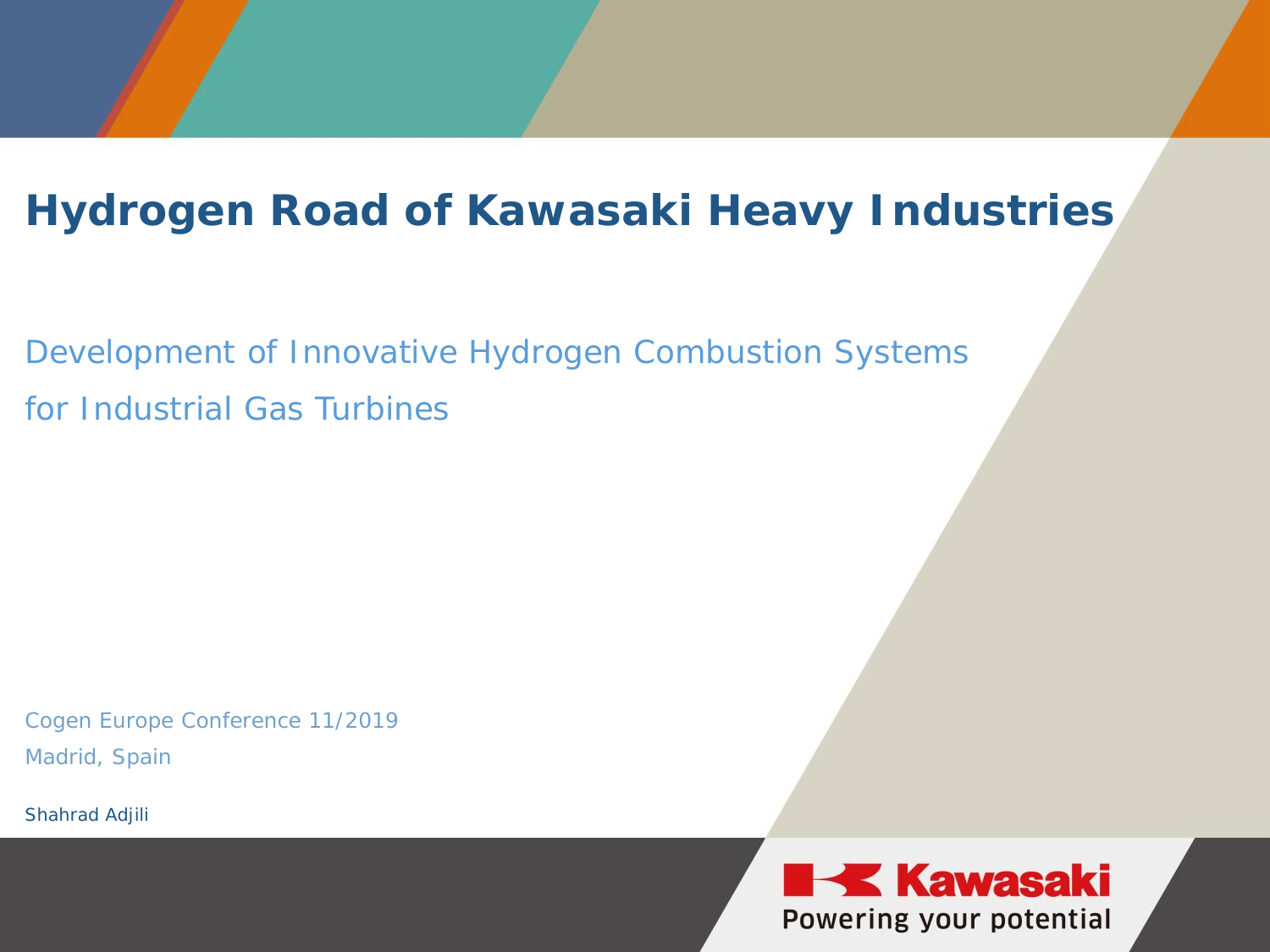### **Kawasaki Heavy Industries – Segments**

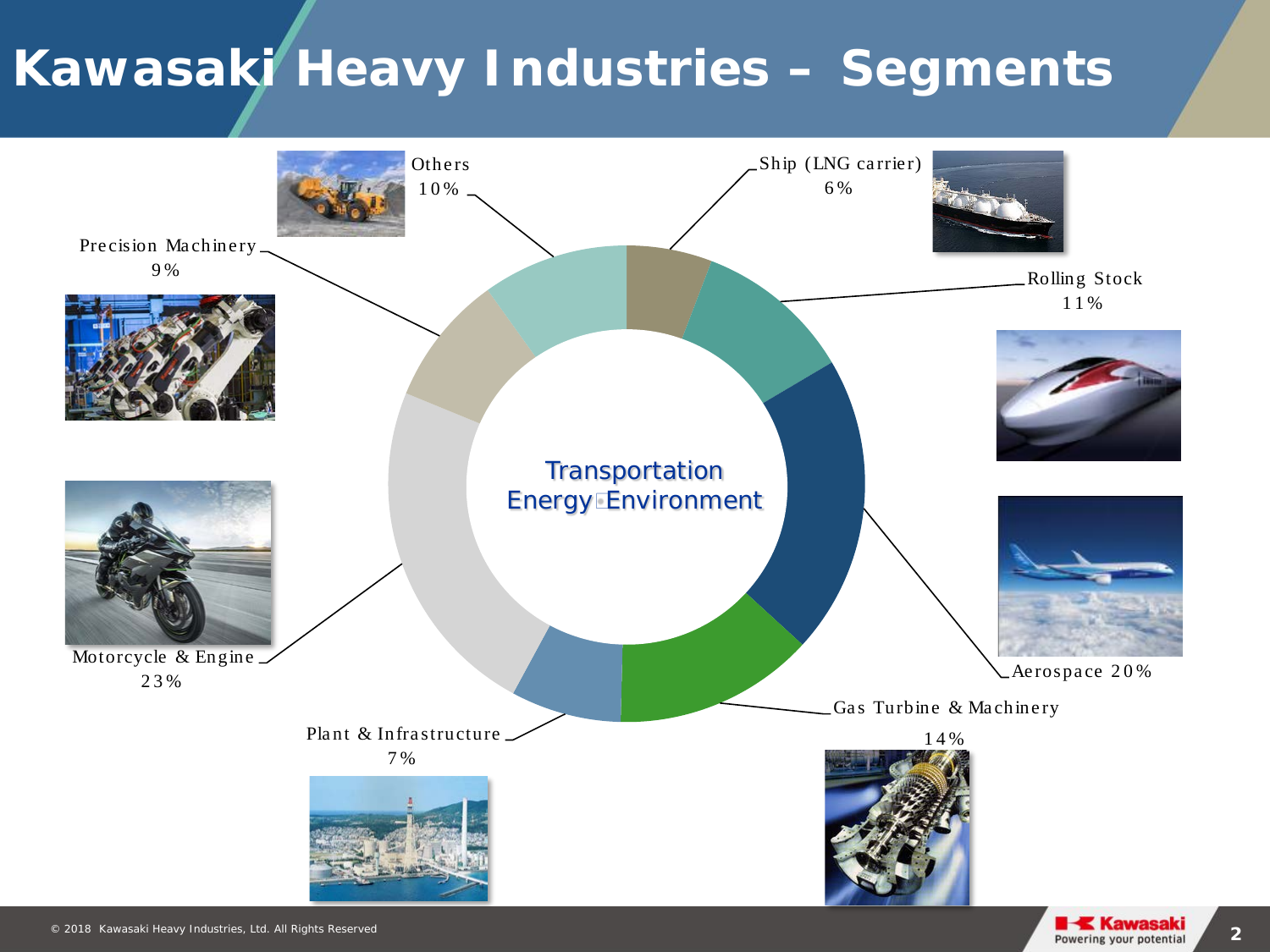# Hydrogen Way of Kawasaki Heavy Industries

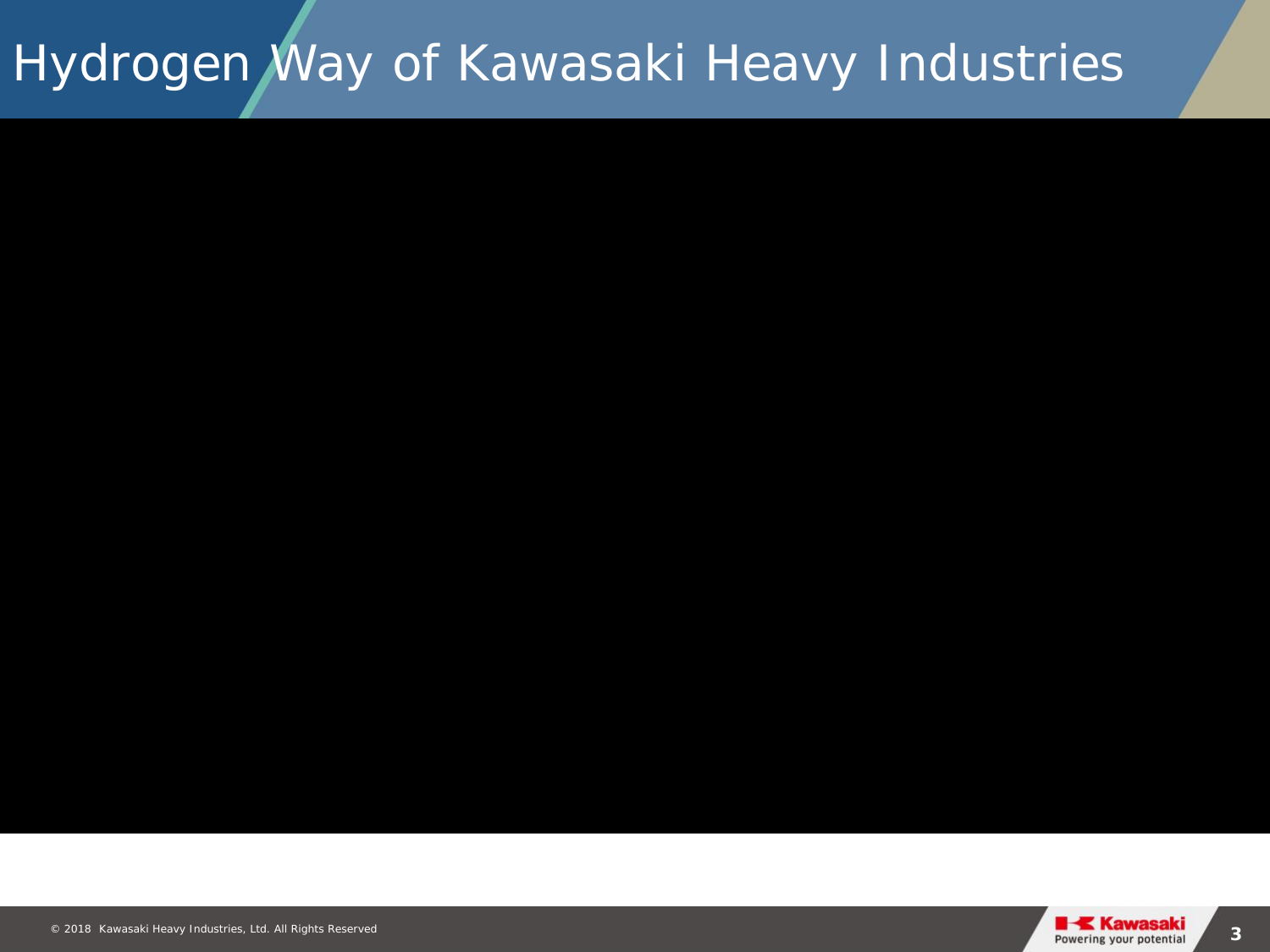### **Hydrogen Way of Kawasaki Heavy Industries**

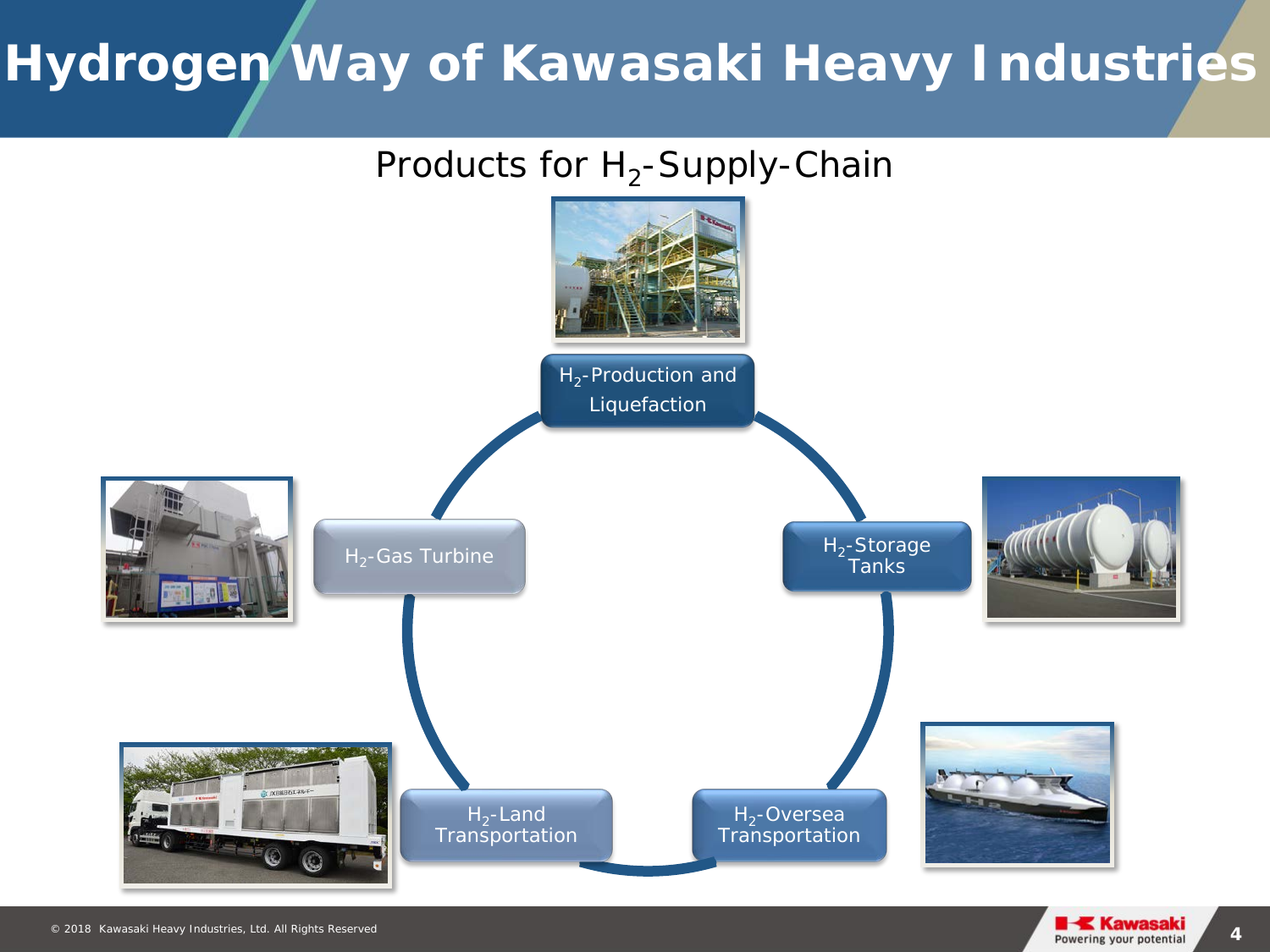### **Kawasaki Gas Turbine Europe (KGE/KHI)**















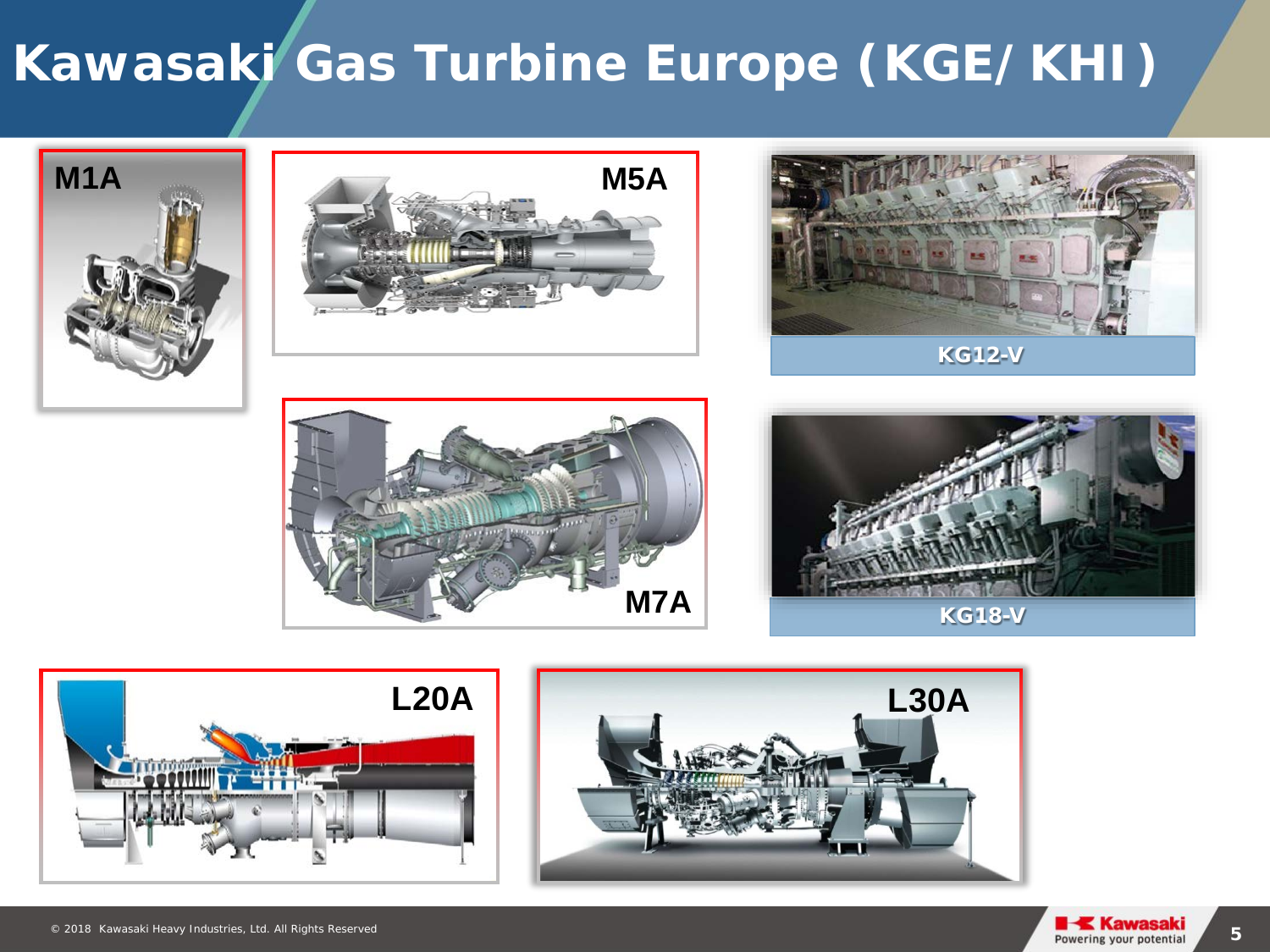### **Requirements to modern Gas Turbines**

#### Recent requirements to flexibility of Gas Turbines

High Annual Start Numbers

Short Start Times (Balancing Market)

High Part Load Efficiency

#### Flexibility

Requirements of Grid Operators

Reduction of Maintenance

Low Emissions over the complete Load Range

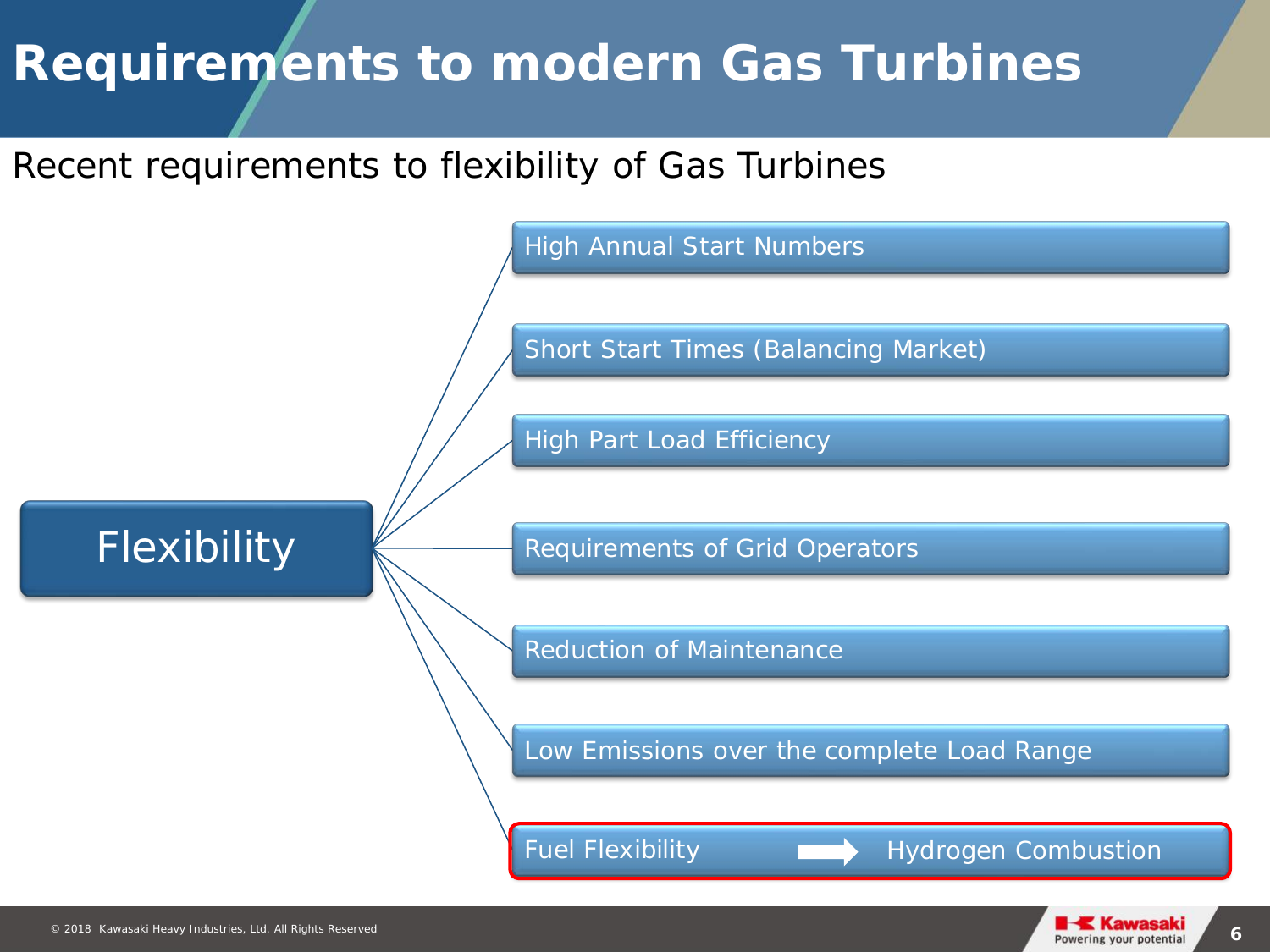### **Developments of Hydrogen Gas Turbines @ KHI**

### **Overview of Combustor Developments**

| Combustor<br>Configuration      | <b>DLE Combustor</b><br>for Natural Gas | <b>Diffusion Flame</b><br>Combustor                  | <b>DLE Micro-Mix</b><br>Combustor |
|---------------------------------|-----------------------------------------|------------------------------------------------------|-----------------------------------|
| <b>NO<sub>x</sub></b> Reduction | "Dry"                                   | "Wet" Water/Steam                                    |                                   |
|                                 |                                         | $\overline{2}$                                       | "Dry" bevelopment<br>3            |
| Max. H <sub>2</sub> Content     | 60vol%                                  | 100vol%                                              | 100vol%                           |
|                                 | In operation @<br>Akashi Works          | Final Combustor Test, 2016<br><b>Applied to KOBE</b> | Combustor under<br>development    |
| <b>Status</b>                   |                                         | Demonstration Plant, 2018                            |                                   |

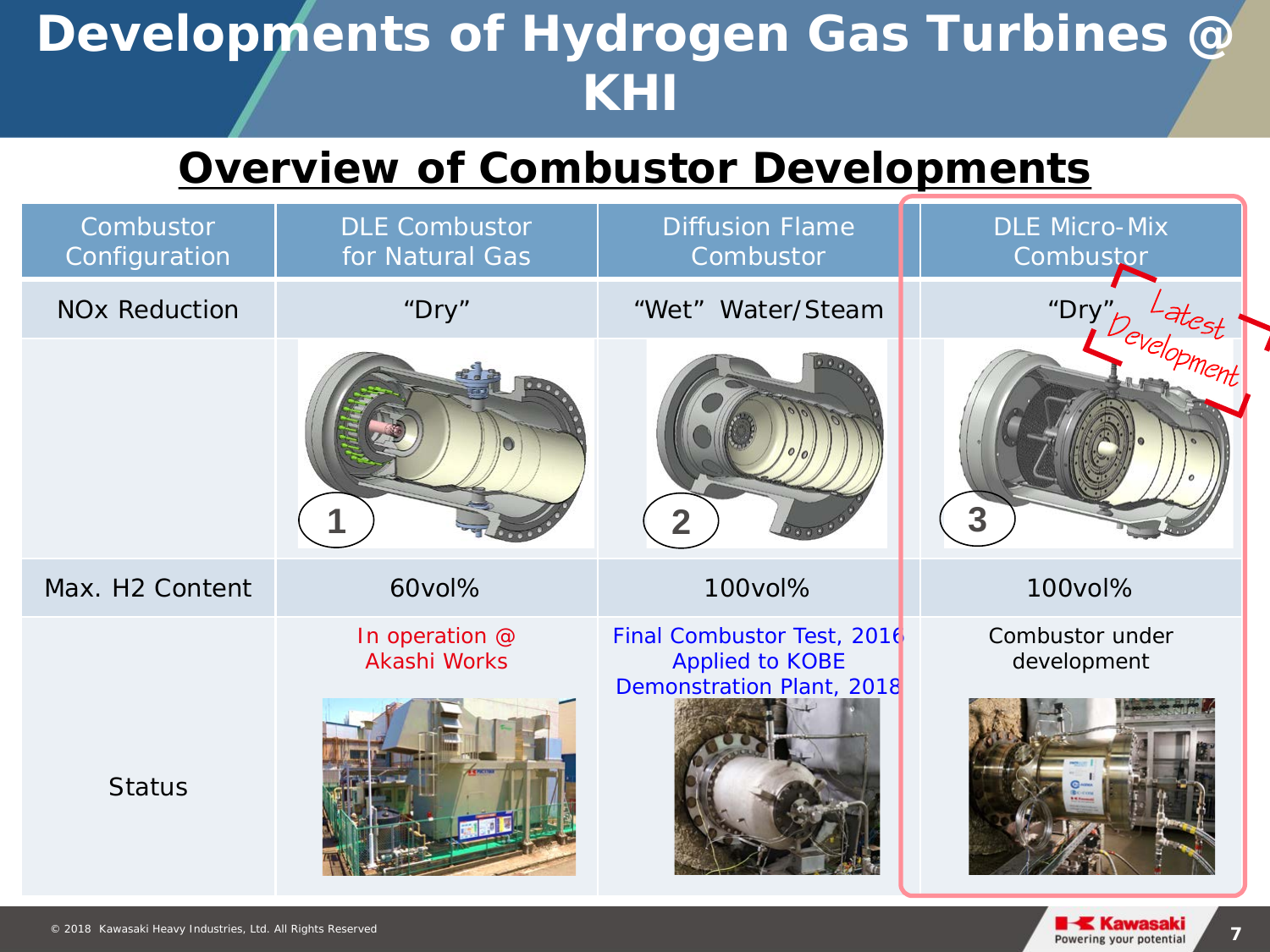# **World's First H2-Power Plant at Kobe Port**



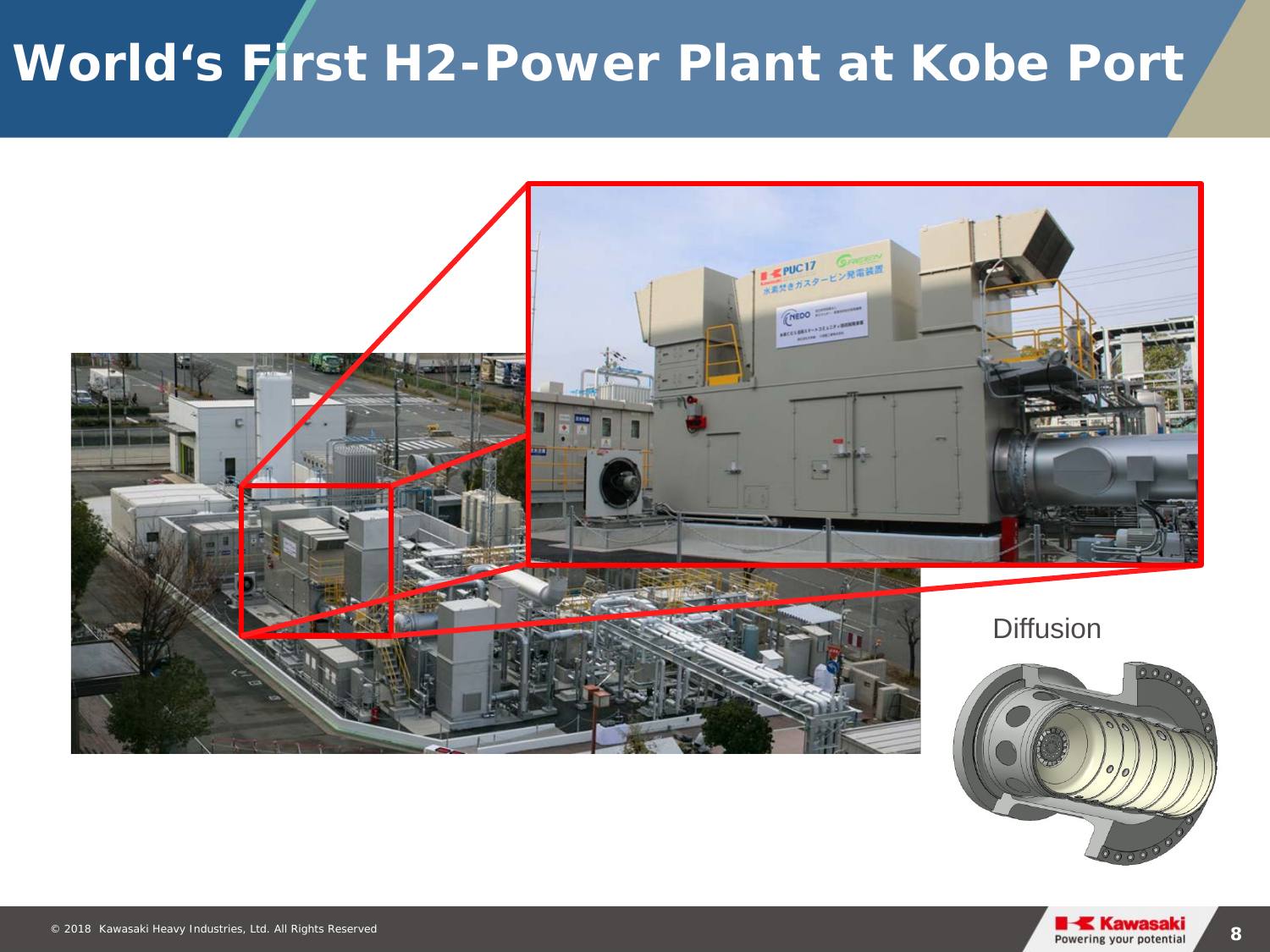### **World's First H2-Power Plant at Kobe Port**



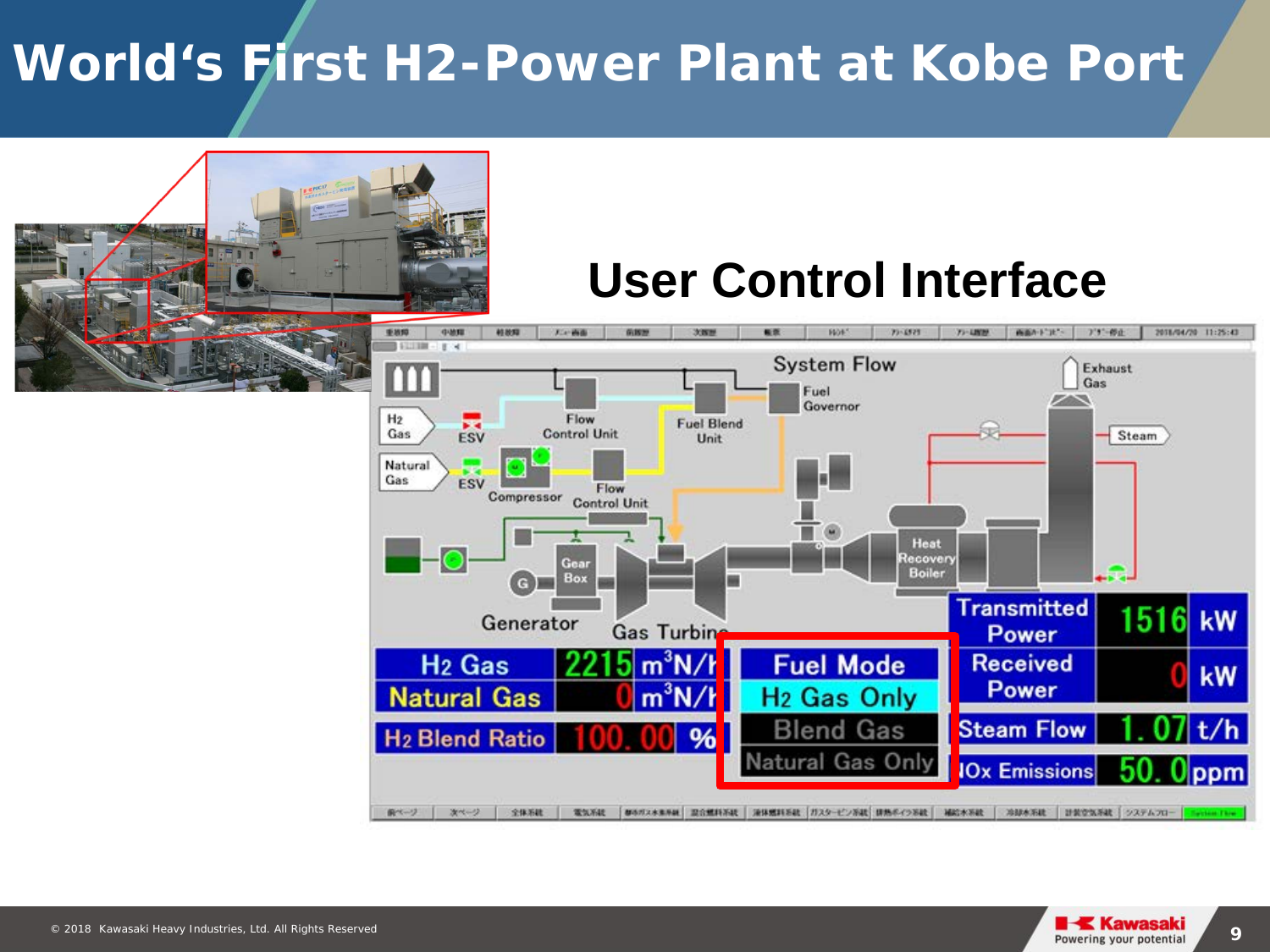# **Innovative Power Plant with Renewable Energy Supply**